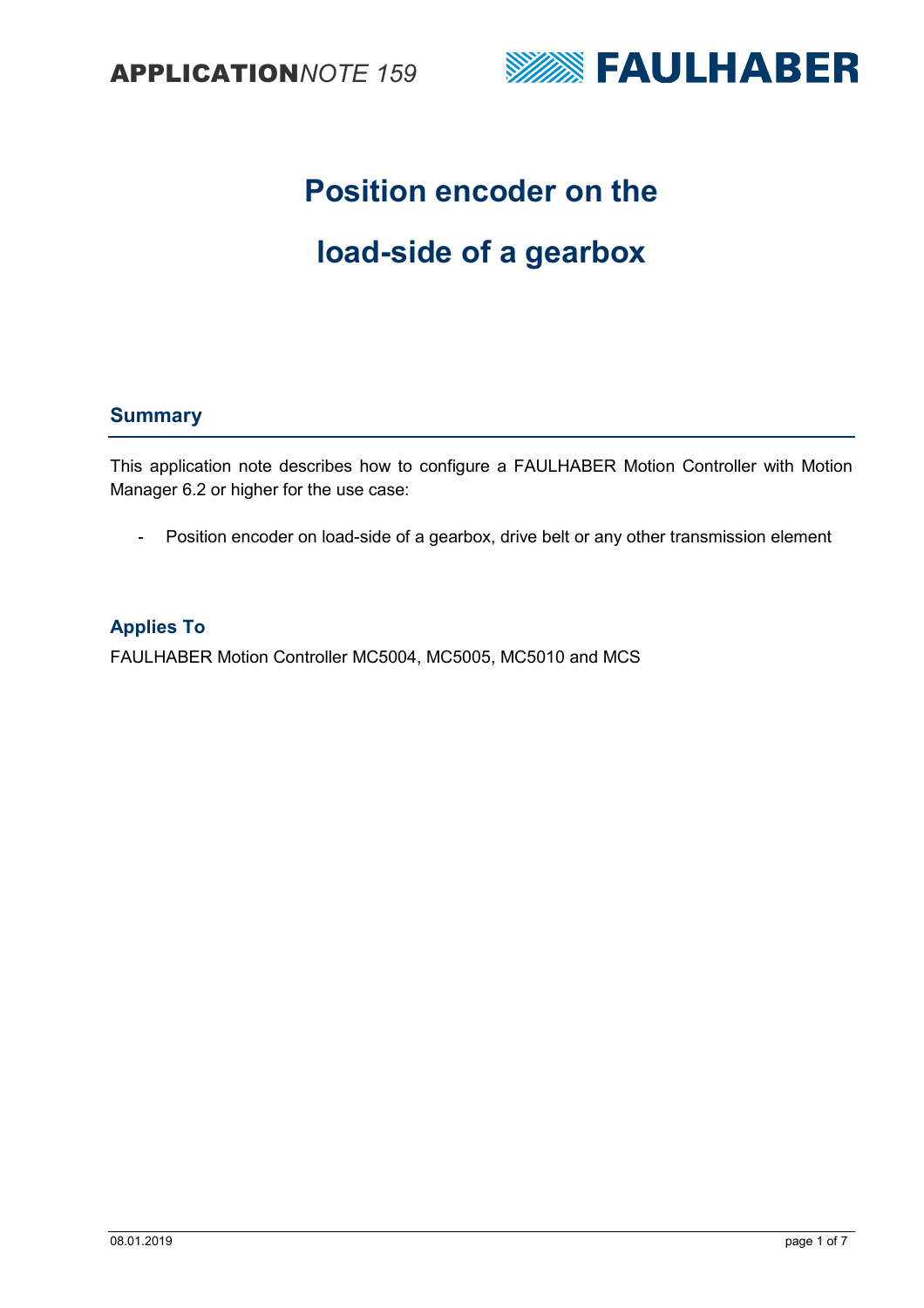

## **Description**

| <b>Overview</b>   |                                                                                                                                                                                                                      |  |  |  |  |
|-------------------|----------------------------------------------------------------------------------------------------------------------------------------------------------------------------------------------------------------------|--|--|--|--|
| <b>Use Case</b>   | Position encoder on load-side of gearbox, drive belt or any other<br>transmission element                                                                                                                            |  |  |  |  |
| <b>Content</b>    | Sources for actual values:<br>$\overline{\phantom{a}}$<br>Velocity actual value must be based on motor-side encoder<br>Usage of Object 0x2319 - reduction ratio<br>$\overline{\phantom{a}}$<br>Factor group settings |  |  |  |  |
| <b>Applies to</b> | Use Case applies to:                                                                                                                                                                                                 |  |  |  |  |
|                   | <b>Velocity Encoder</b><br>on motor-side<br><b>Position Encoder</b><br>on load-side                                                                                                                                  |  |  |  |  |
|                   | <b>Velocity Encoder</b><br>on motor-side<br>$d_{2}$<br><b>Position Encoder</b><br>on load-side                                                                                                                       |  |  |  |  |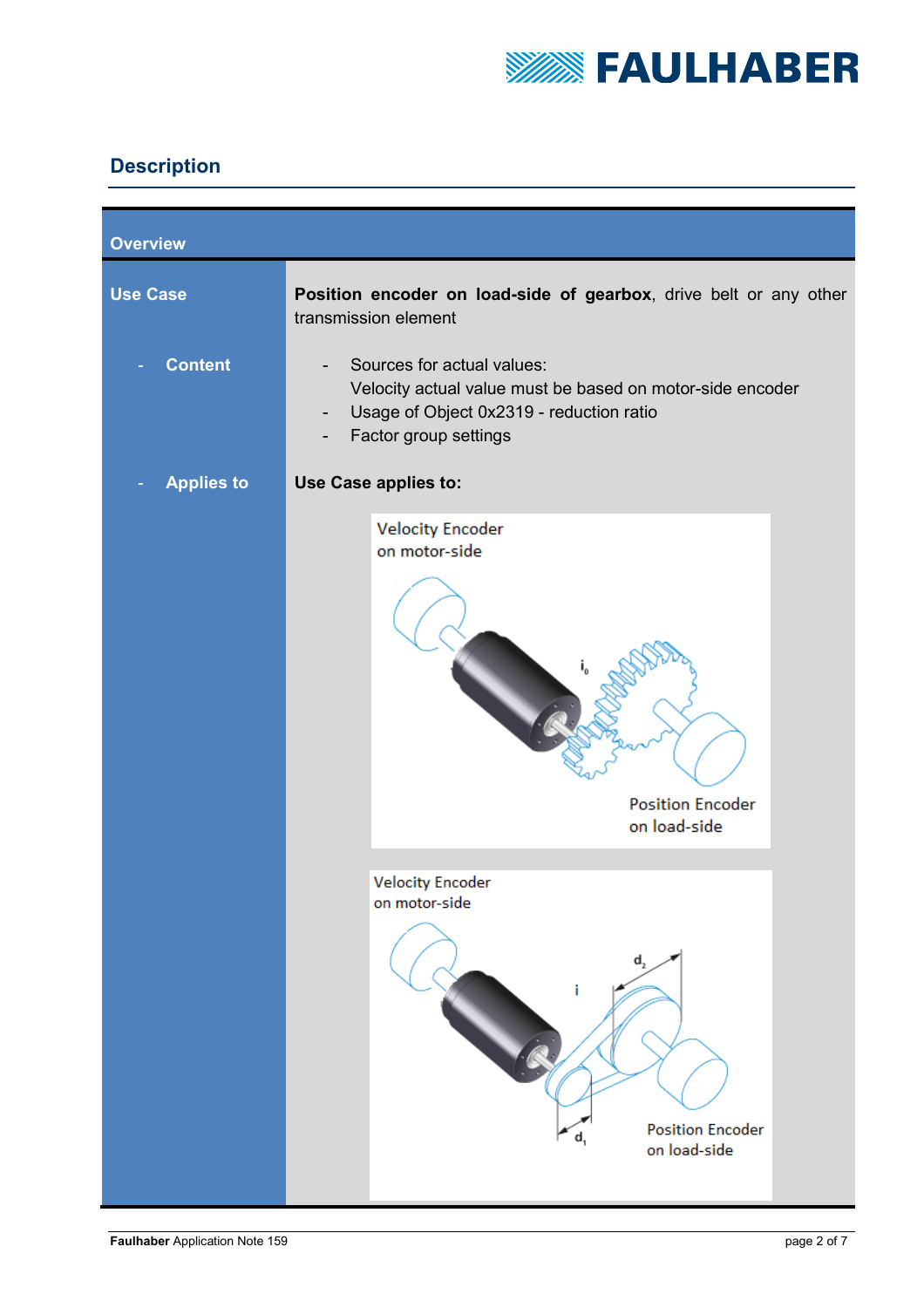

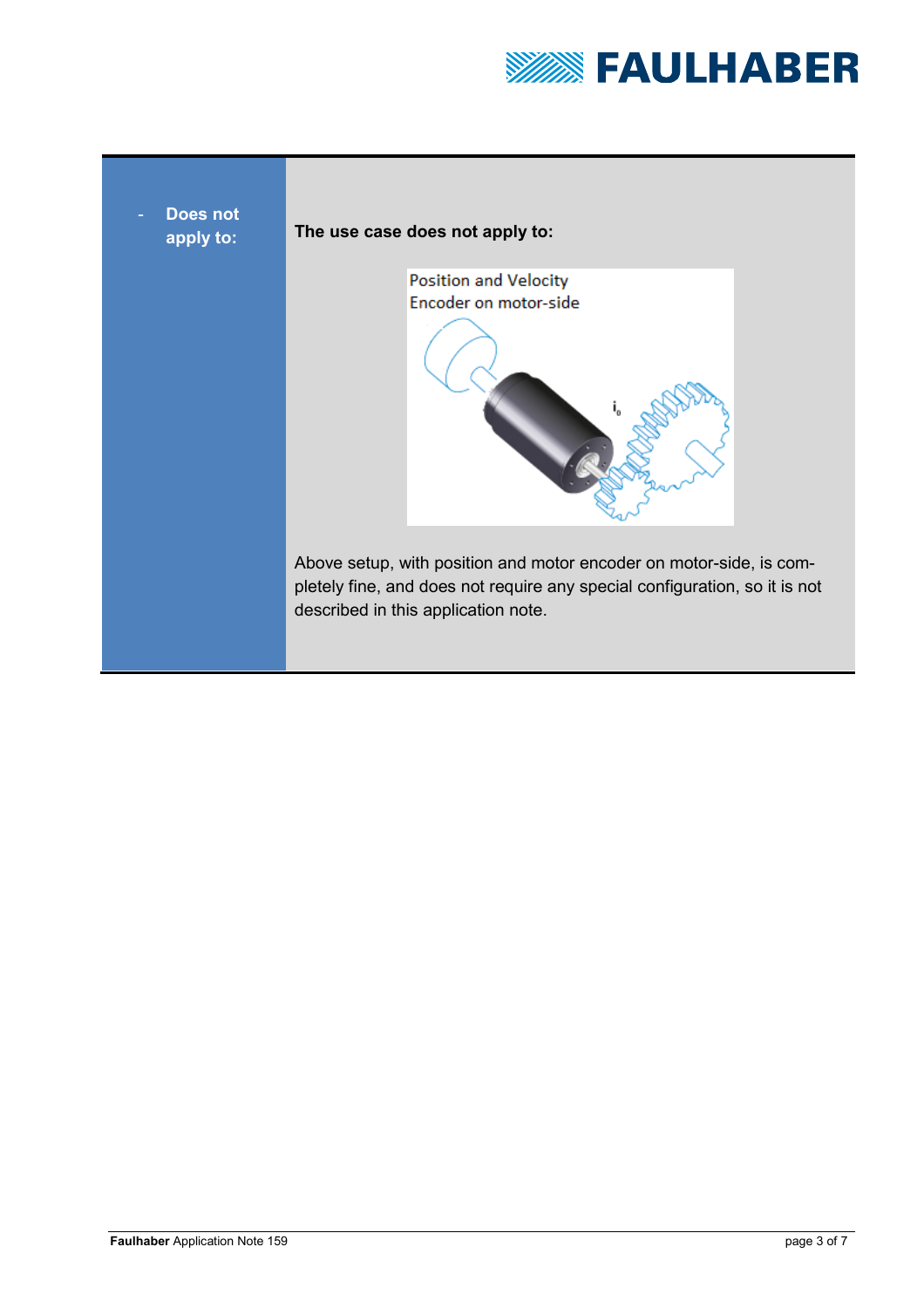

## **Position encoder on load-side of a gearbox, drive belt or any other transmission element**

## **Sources for actual values**

An encoder on the **load-side** of a gearbox, drive belt or any other transmission element must be used for **position control, only**. The velocity loop must be closed based on a motor-side encoder, since the coupling between load-side encoder and motor is not torsionally stiff / rigid.

Configuration example via Motor Wizard

- Incremental Encoder as source for position actual value on load-side of gearbox.
- Velocity actual value and commutation angle via analog hall sensors on motor-side.

| <b>Select Motor</b>           | $\mathbf x$                       |  |  |  |  |
|-------------------------------|-----------------------------------|--|--|--|--|
| Assignment of encoder systems |                                   |  |  |  |  |
| <b>Actual value</b>           | <b>Source</b>                     |  |  |  |  |
| Commutation angle:            | Analogue Hall sensors<br>▼        |  |  |  |  |
|                               | Commutation typeSinus commutation |  |  |  |  |
| Velocity:                     | Analogue Hall sensors             |  |  |  |  |
| Position:                     | Incremental encoder               |  |  |  |  |
|                               |                                   |  |  |  |  |
|                               |                                   |  |  |  |  |
|                               |                                   |  |  |  |  |
|                               |                                   |  |  |  |  |
|                               | <b>Back</b><br>Cancel<br>Next     |  |  |  |  |

Motor Selection Wizard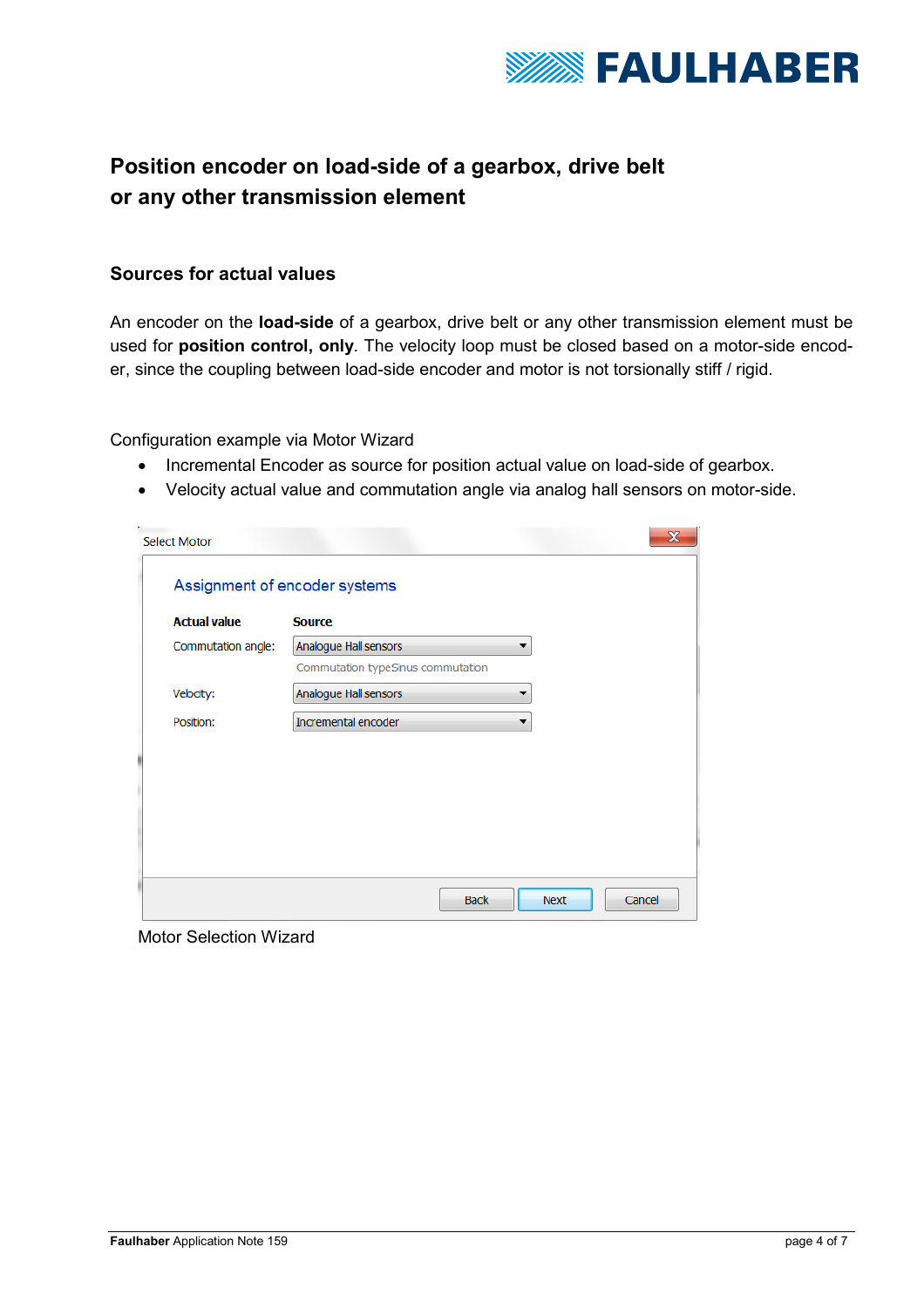

## **Usage of object 0x2319 reduction ratio**

When the use case applies, the position controller needs to know the reduction ratio between motor- and load-side encoder to perform well, in terms of dynamic.

**Object 0x2319** is used to supply the position controller with the **reduction ratio**.

Then the position controller can calculate suitable commands for the velocity loop which operates on the motor-side encoder.

No position tuning should be performed before the reduction ratio is set correctly, since the reduction ratio affects the feedback control **parameter Kv.** 

| Object 0x2319             | <b>Supported ratios</b> |  |
|---------------------------|-------------------------|--|
| <b>Reduction ratio</b>    | up to 3000:1            |  |
| <b>Transmission ratio</b> | up to $1:30$            |  |

All **Faulhaber gearboxes** provide a reduction ratio.

**Example:** gearbox series 32A + position encoder on load-side

Reduction ratio (rounded) 14:1

## **Reduction ratio absolute 3969 / 289**

(Datasheet values are rounded, for the exact ratio see "Reduction ratio absolute").



Drive functions / Signal management / Encoder / Advanced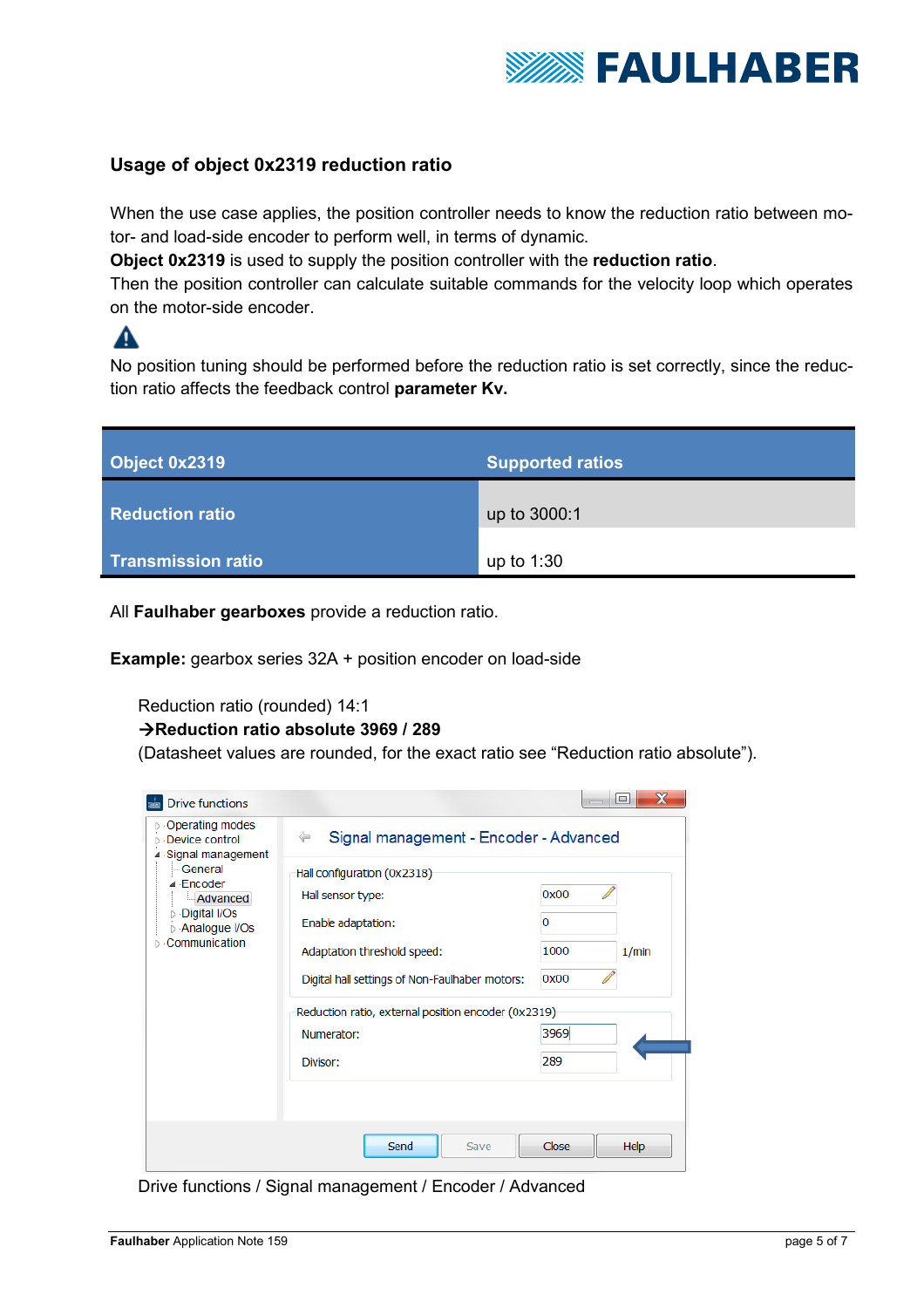

## **Factor Group Settings**

The factor group is not designed for this use case.

It assumes that the velocity encoder and position encoder are on the same side of a transmission element.

As a consequence object 0x6091 "gear ratio" must not be used here.

## Thus the use case does not require any factor group modifications:

| <b>Factor Group / default units</b> |                        |
|-------------------------------------|------------------------|
|                                     | units                  |
|                                     |                        |
| <b>Velocity</b>                     | rpm (motor-side)       |
| <b>Position</b>                     | increments (load-side) |

## If the velocity shall be shown in load-side rpm, the Velocity Factor can be used for the mapping:

| <b>Factor Group / modified units</b> | units                  | <b>Velocity Factor</b>                             |
|--------------------------------------|------------------------|----------------------------------------------------|
|                                      |                        |                                                    |
| <b>Velocity</b>                      | rpm (load-side)        | $6096.01 =$<br>Value of 2319.02                    |
|                                      |                        | $6096.02 =$<br>Value of 6092.01 x value of 2319.01 |
| <b>Position</b>                      | increments (load-side) |                                                    |